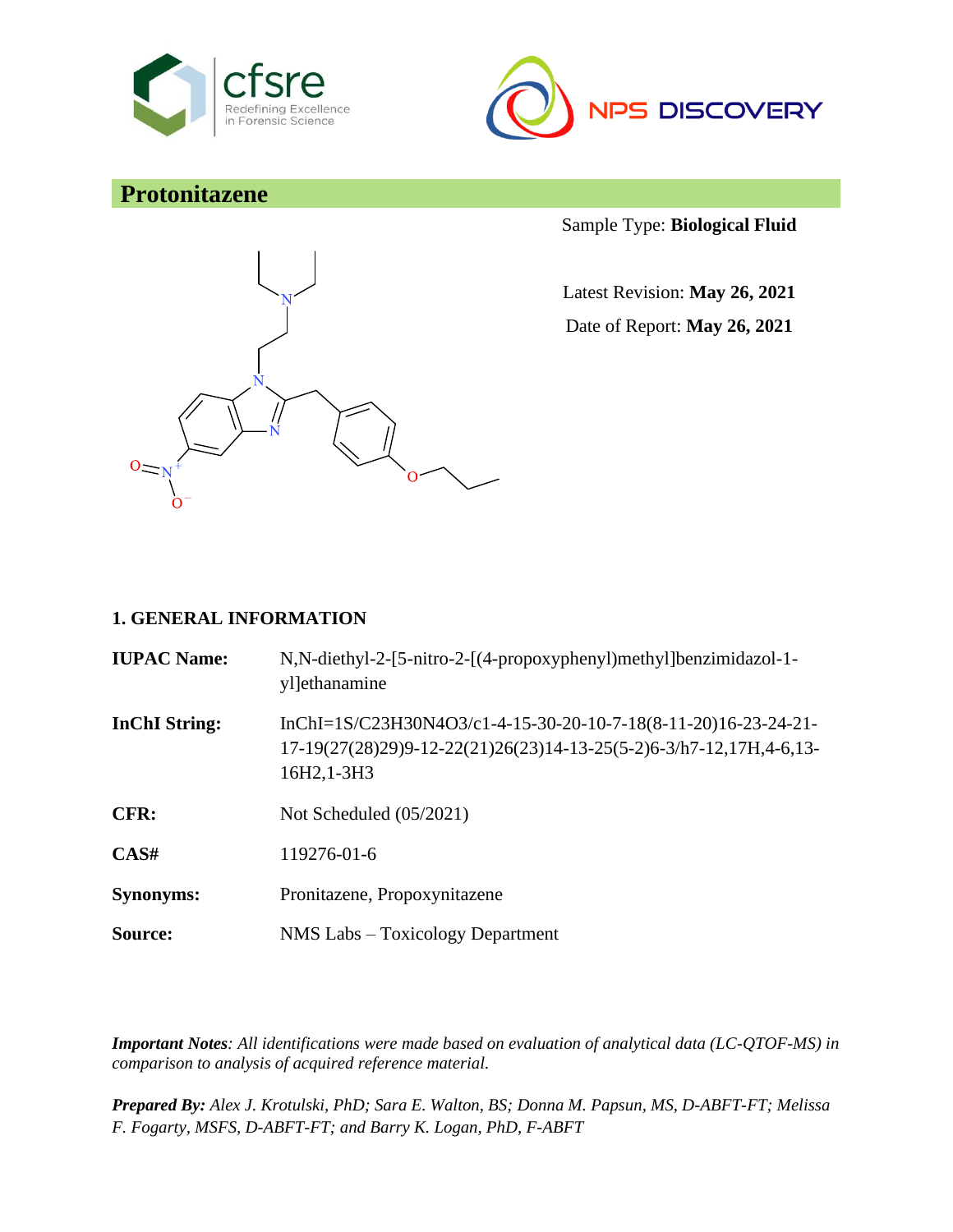#### **2. CHEMICAL DATA**

| <b>Analyte</b> | <b>Chemical</b>      | <b>Molecular</b> | <b>Molecular</b> | <b>Exact Mass</b> |
|----------------|----------------------|------------------|------------------|-------------------|
|                | Formula              | Weight           | Ion $[M^+]$      | $[M+H]^+$         |
| Protonitazene  | $C_{23}H_{30}N_4O_3$ | 410.5            | 410              | 411.2391          |

#### **3. SAMPLE HISTORY**

To date, protonitazene was identified in one case in May 2021. The geographical and demographical breakdown is below:

| <b>Geographical Location:</b>  | Iowa $(n=1)$                                             |
|--------------------------------|----------------------------------------------------------|
| <b>Biological Sample:</b>      | $Blood(n=1)$                                             |
| Date of First Receipt:         | April 2021                                               |
| <b>Other Notable Findings:</b> | Metonitazene (n=1), Etodesnitazene (n=1), Etizolam (n=1) |

### **4. BRIEF DESCRIPTION**

Protonitazene is classified as a novel opioid of the benzimidazole sub-class and is structurally dissimilar from fentanyl. Novel opioids have been reported to cause psychoactive effects similar to heroin, fentanyl, and other opioids. Novel opioids have also caused adverse events, including death, as described in the literature. Structurally similar compounds include etonitazene, metonitazene, and isotonitazene. Etonitazene and structurally related synthetic opioids were first synthesized and reported in the literature in the 1950s.<sup>1</sup> Data suggest that this group of analogues can have potency similar to or greater than fentanyl.<sup>2</sup> Recent *in vitro* data suggest that protonitazene is more potent than fentanyl.<sup>3</sup> Protonitazene is not explicitly scheduled in the United States; however, etonitazene and isotonitazene are Schedule I substances. Protonitazene and isotonitazene are isomeric analogues, sharing the same molecular formula and mass. Increased specificity is required to distinguish these two drugs during analytical testing (e.g., retention time, fragmentation pattern).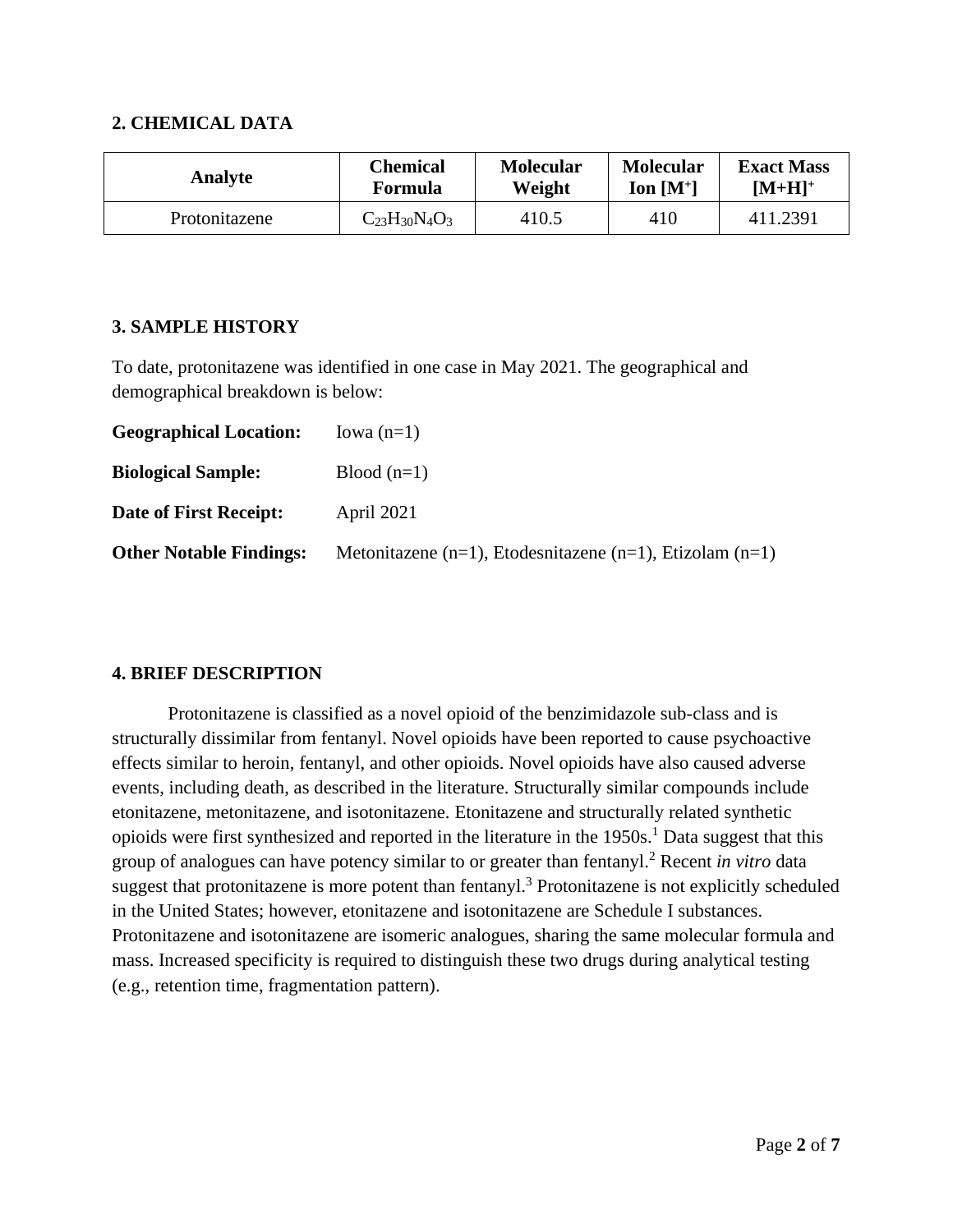## **5. ADDITIONAL RESOURCES**

1. Hunger, A; Kebrle, J; Rossi, A; Hoffmann, K. (1957) Synthesis of analgesically active benzimidazole derivatives with basic substitutions. *Experientia*, **13**, 400-401. <https://link.springer.com/article/10.1007/BF02161116>

2. Hoffmann, K; Hunger, A; Rossi, A. (3 May 1960). "Patent US2935514A – Benzimidazoles." <https://patents.google.com/patent/US2935514A/en>

3. Vandeputte, MM; Van Uytfanghe, K; Layle, NK; St. Germaine, DM; Iula, DM; Stove , CP. Synthesis, Chemical Characterization, and μ-Opioid Receptor Activity Assessment of the Emerging Group of "Nitazene" 2-Benzylbenzimidazole Synthetic Opioids. *ACS Chem. Neurosci*. 2021.<https://pubs.acs.org/doi/10.1021/acschemneuro.1c00064>

[https://www.caymanchem.com/product/29381/protonitazene-\(hydrochloride\)](https://www.caymanchem.com/product/29381/protonitazene-(hydrochloride))

### **6. QUALITATIVE DATA**

#### **6.1 GAS CHROMATOGRAPHY MASS SPECTROMETRY (GC-MS)**

| <b>Testing Performed At:</b> | The Center for Forensic Science Research and Education at the<br>Fredric Rieders Family Foundation (Willow Grove, PA)                                                                                          |
|------------------------------|----------------------------------------------------------------------------------------------------------------------------------------------------------------------------------------------------------------|
| <b>Sample Preparation:</b>   | Standard diluted in methanol                                                                                                                                                                                   |
| Instrument:                  | Agilent 5975 Series GC/MSD System                                                                                                                                                                              |
| Standard:                    | Reference material for protonitazene (Batch: 0575807-2) was<br>purchased from Cayman Chemical Company (Ann Arbor, MI,<br>USA).<br>(https://www.caymanchem.com/product/29381/protonitazene-<br>(hydrochloride)) |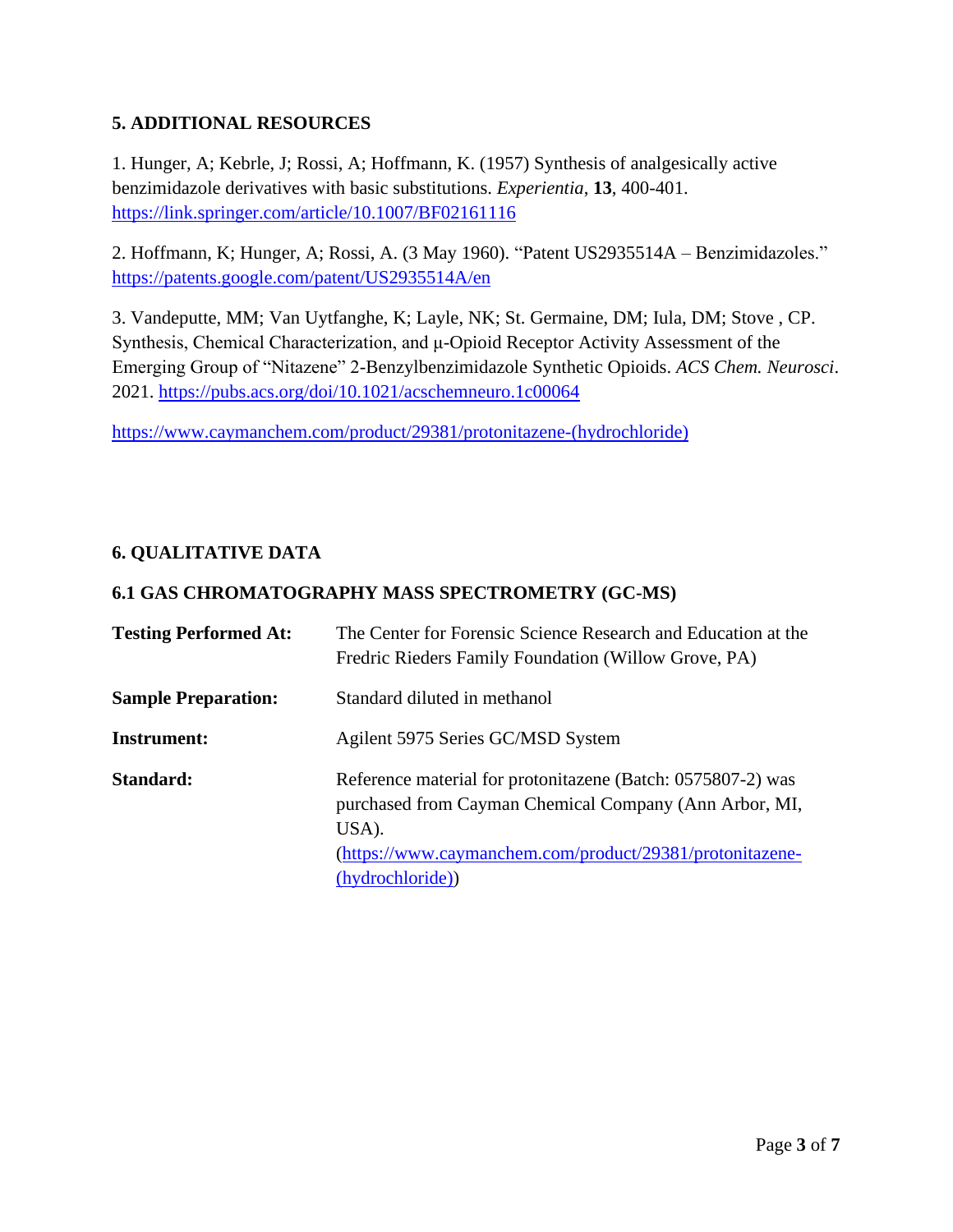

# **EI (70 eV) Mass Spectrum: Protonitazene (Standard)**

# **6.2 LIQUID CHROMATOGRAPHY QUADRUPOLE TIME-OF-FLIGHT MASS SPECTROMETRY (LC-QTOF-MS)**

| <b>Testing Performed At:</b> | The Center for Forensic Science Research and Education at the<br>Fredric Rieders Family Foundation (Willow Grove, PA) |
|------------------------------|-----------------------------------------------------------------------------------------------------------------------|
| <b>Sample Preparation:</b>   | Liquid-liquid extraction (LLE)                                                                                        |
| Instrument:                  | Sciex TripleTOF <sup>®</sup> 5600+, Shimadzu Nexera XR UHPLC                                                          |
| Column:                      | Phenomenex <sup>®</sup> Kinetex C18 (50 mm x 3.0 mm, 2.6 $\mu$ m)                                                     |
| <b>Mobile Phase:</b>         | A: Ammonium formate (10 mM, pH 3.0)                                                                                   |
|                              | B: Methanol/acetonitrile (50:50)                                                                                      |
|                              | Flow rate: $0.4$ mL/min                                                                                               |
| <b>Gradient:</b>             | Initial: 95A:5B; 5A:95B over 13 min; 95A:5B at 15.5 min                                                               |
| <b>Temperatures:</b>         | Autosampler: $15^{\circ}$ C                                                                                           |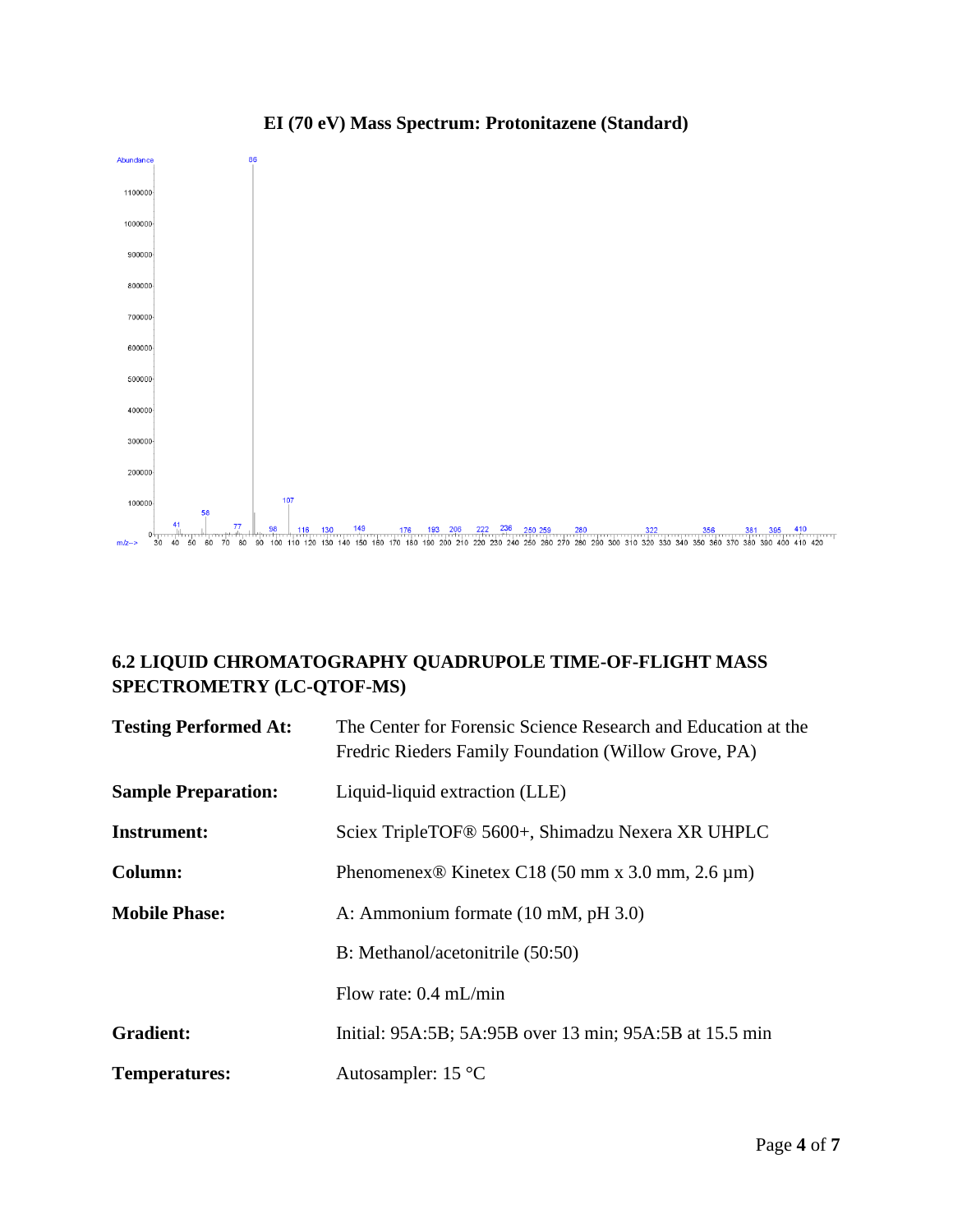|                              | Column Oven: 30 °C                                                                                                                                                                                                                                                                                                                                                                            |
|------------------------------|-----------------------------------------------------------------------------------------------------------------------------------------------------------------------------------------------------------------------------------------------------------------------------------------------------------------------------------------------------------------------------------------------|
|                              | Source Heater: 600 °C                                                                                                                                                                                                                                                                                                                                                                         |
| <b>Injection Parameters:</b> | Injection Volume: $10 \mu L$                                                                                                                                                                                                                                                                                                                                                                  |
| <b>QTOF Parameters:</b>      | TOF MS Scan Range: 100-510 Da                                                                                                                                                                                                                                                                                                                                                                 |
|                              | Precursor Isolation: SWATH <sup>®</sup> acquisition (27 windows)                                                                                                                                                                                                                                                                                                                              |
|                              | Fragmentation: Collison Energy Spread $(35\pm15 \text{ eV})$                                                                                                                                                                                                                                                                                                                                  |
|                              | MS/MS Scan Range: 50-510 Da                                                                                                                                                                                                                                                                                                                                                                   |
| <b>Retention Time:</b>       | 7.32 min                                                                                                                                                                                                                                                                                                                                                                                      |
| <b>Standard Comparison:</b>  | Reference material for protonitazene (Batch: 0575807-2) was<br>purchased from Cayman Chemical Company (Ann Arbor, MI,<br>USA). Analysis of this standard resulted in positive identification<br>of the analyte in the extract as protonitazene, based on retention<br>time (7.19 min) and mass spectral data.<br>(https://www.caymanchem.com/product/29381/protonitazene-<br>(hydrochloride)) |

**Extracted Ion Chromatogram: Protonitazene (Biological Sample)**

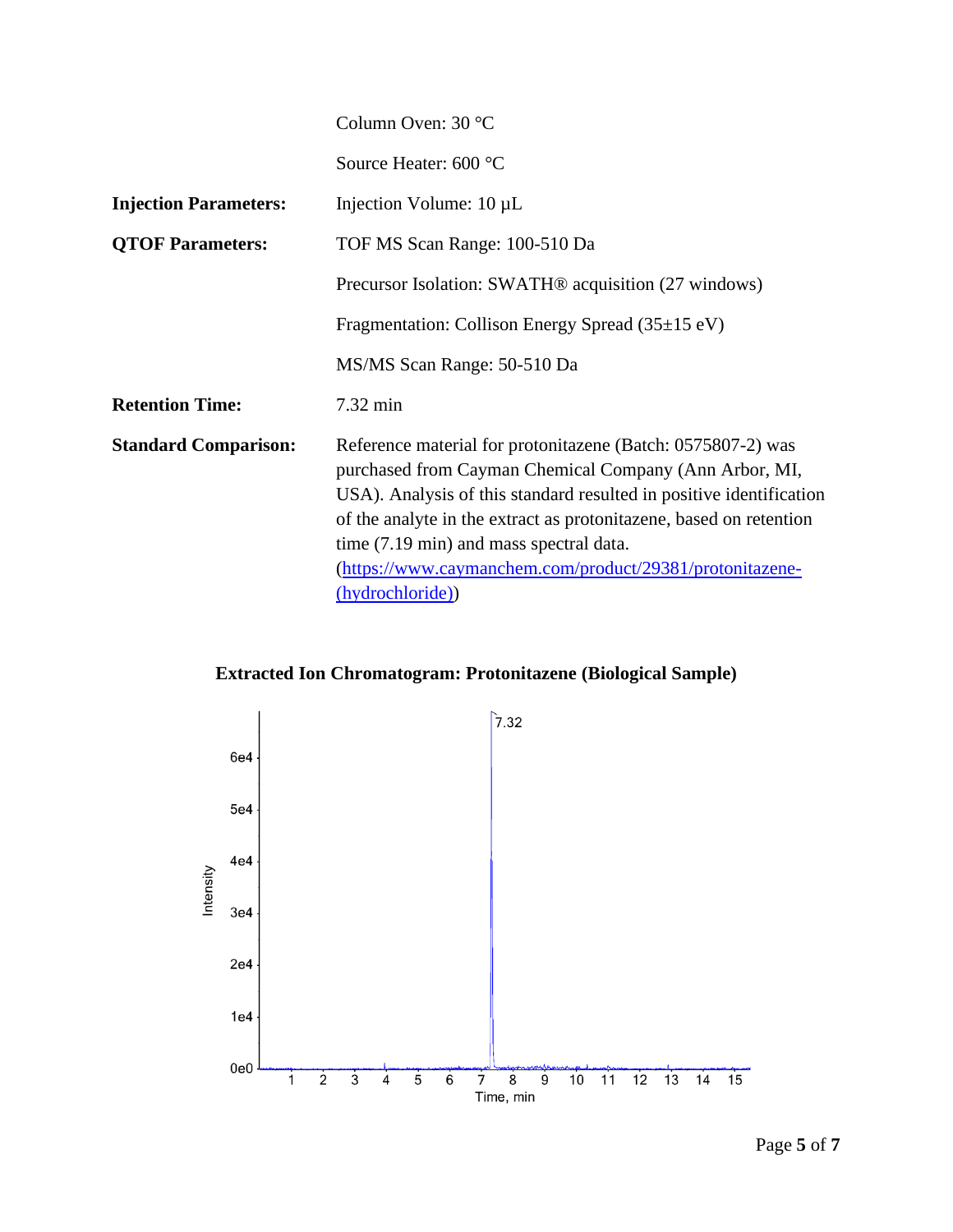# **TOF MS Spectra: Protonitazene (Biological Sample)**



**MS/MS Spectra: Protonitazene (Biological Sample)**